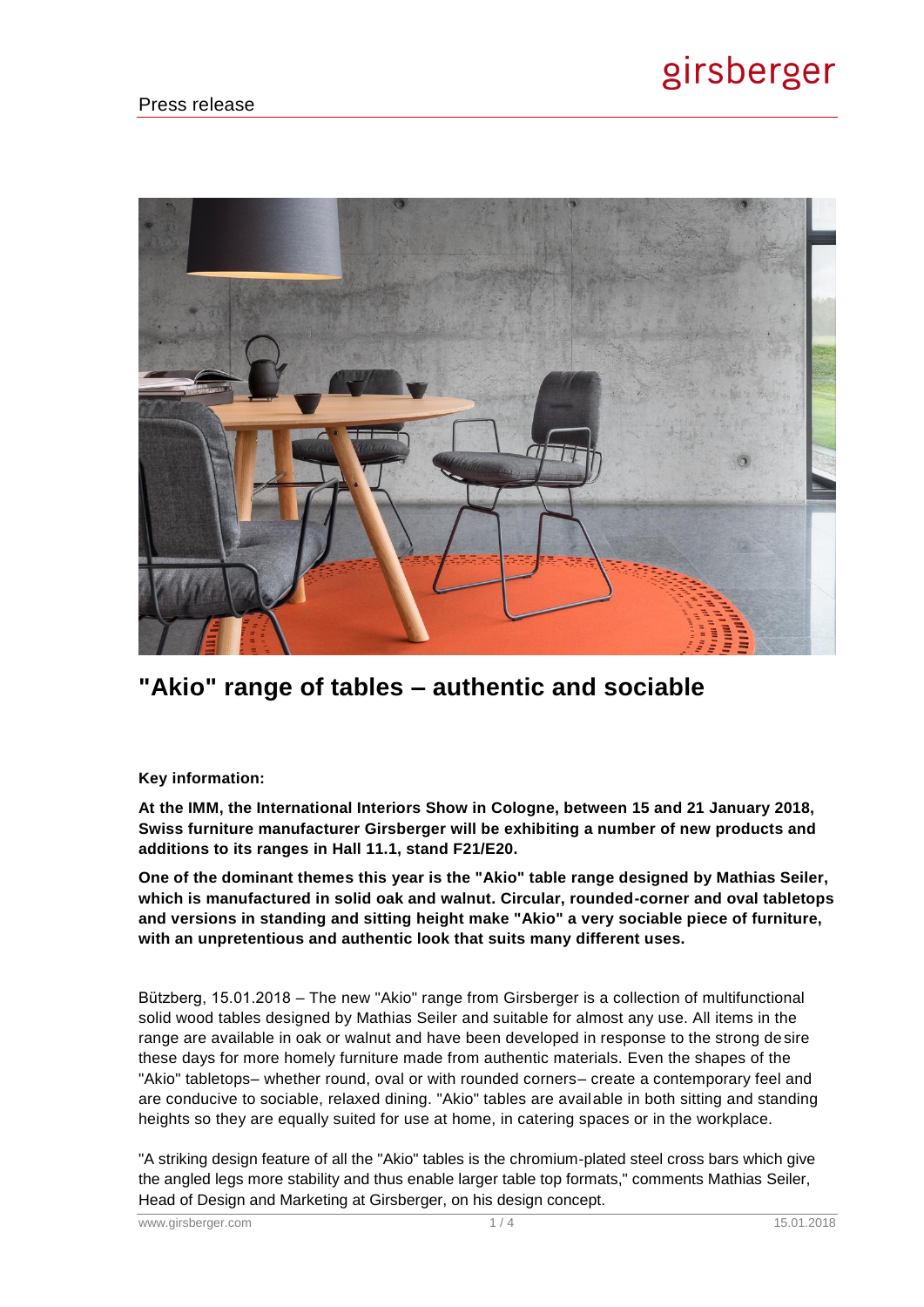Another notable trait of this family of tables is its minimalistic form, made possible by its ingeniously pared back construction. Because of this, "Akio" can be easily combined with other furniture.

All the table top formats – round, oval or rectangular with rounded edges – are available in various sizes. The table legs are always lathe turned from the same type of wood as the 28 mm thick solid wood table tops, which are rounded off on the underside, giving the tables a light and elegant appearance. Bistro and round tables with a diameter of 80 or 100 cm are also available with a white laminated top.

As well as being aesthetically appealing, the "Akio" table range also boasts impressive sustainability credentials. The wood is from managed European forests and is bought and stored in Girsberger's own wood trading business according to the highest quality standards. There is no impact whatsoever on the environment during the production of this range and it is 100% recyclable.

#### **About the designer:**

Mathias Seiler, born in 1963, studied industrial design at Hamburg University of Fine Arts, under the tutelage of Prof. Dieter Rams. He worked as a product designer for various renowned furniture makers and has received numerous awards. Since 2010, Mathias Seiler has been Head of Design and Marketing at Girsberger.

#### **About Girsberger:**

The Swiss company group was established in 1889 as a woodworking shop and soon made its name as a manufacturer of seating furniture. Today, it focuses on providing high-quality and innovative furniture solutions for offices, public spaces and homes and has particular expertise in processing solid wood. Its own production sites combine a variety of different manufacturing disciplines, thus providing a high degree of production versatility and allowing the strategic move into Customized Furniture and Remanufacturing. From Koblenz, close to the border with Germany, the wood trade unit supplies furniture manufacturers and carpentry businesses with topquality solid wood.

Today, the international company group is managed by Michael Girsberger, who is the greatgrandson of the company's founder.

Outside Switzerland Girsberger has sales companies in Germany, France, the Benelux countries, Austria and Turkey; the company's headquarters are in Bützberg, near Berne. Production locations are situated in Bützberg (Switzerland), Endingen (Germany), Kraljevci (Serbia) and Silivri (Turkey).

For more detailed information about the company visit www.girsberger.com.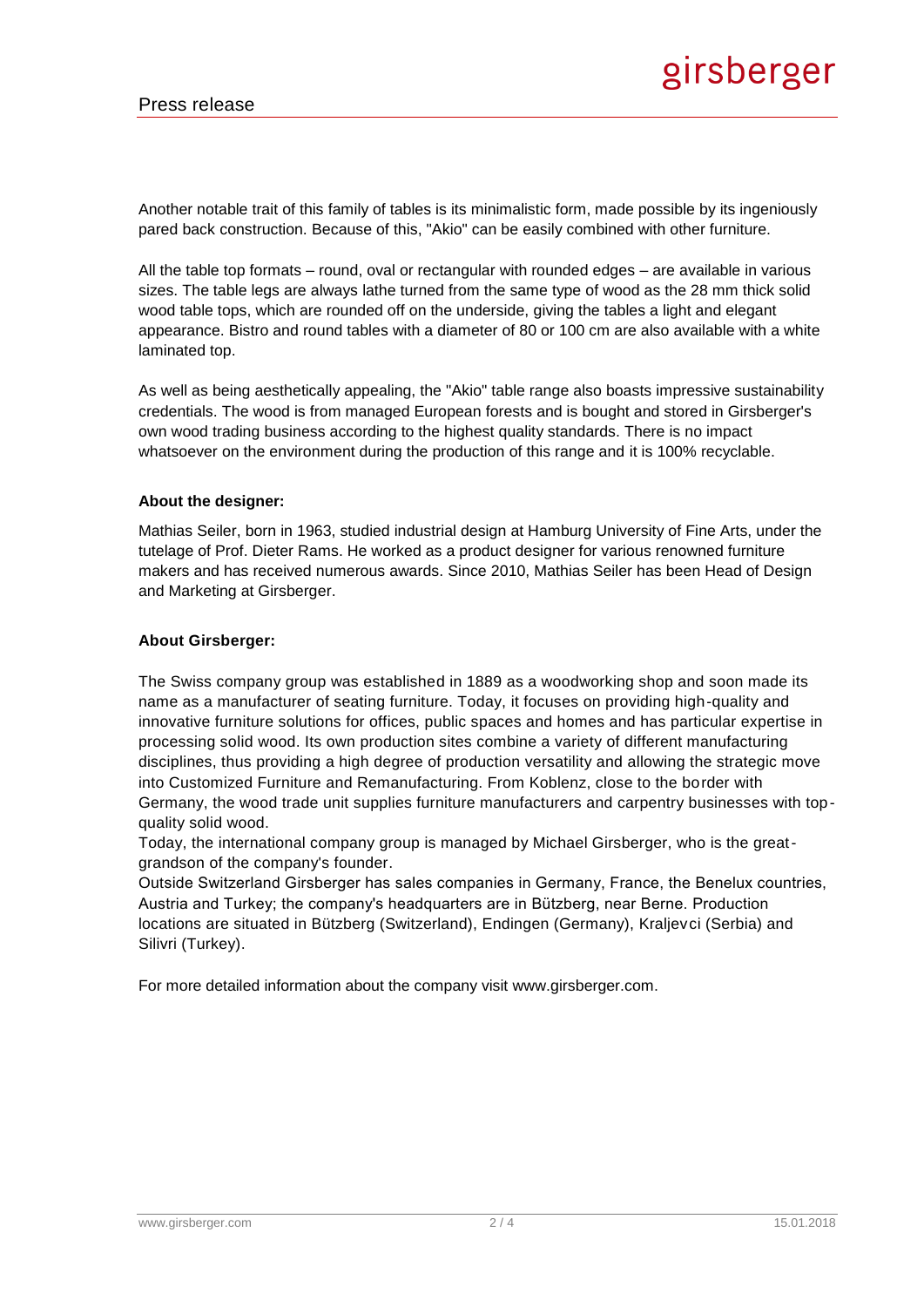

"**Akio**" is available with different tabletop formats, in oak or walnut and in two heights. Right: as a high desk with foot rest



"**Akio**" in oak and as a round and rectangular table – in each case with the "Nava" moulded shell chair.



"**Akio**" as a bistro table in oak combined with the "Nava" bar stool (left) and in American walnut with the "Alambre" wire chair (right)

These and other pictures can be downloaded from [Girsberger's image database](https://girsberger.work2net.ch/) in both Internet quality and high resolution.